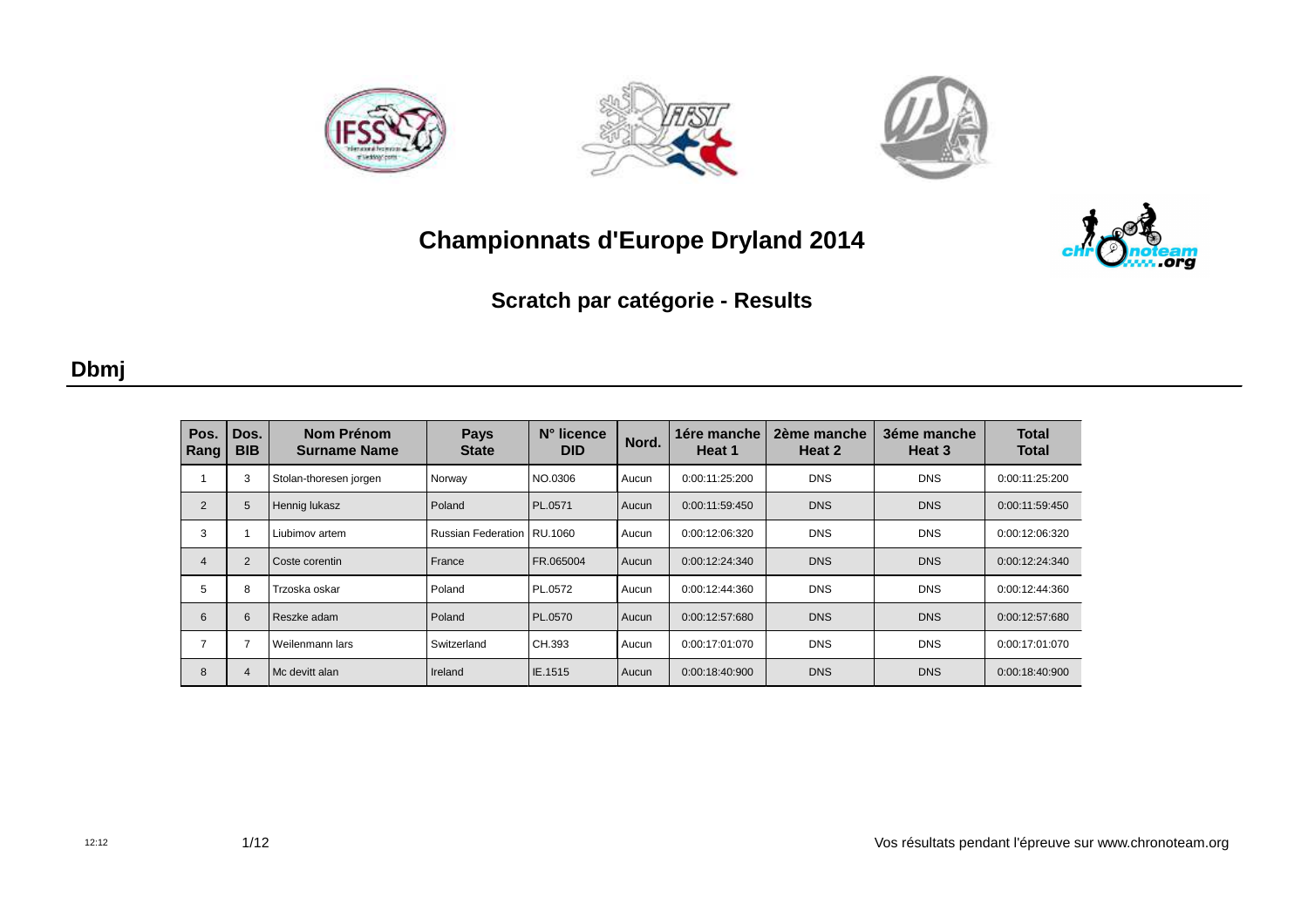

### **Scratch par catégorie - Results**

### **Dbmjnb**

| Pos.<br>Rang   | Dos.<br><b>BIB</b> | Nom Prénom<br><b>Surname Name</b> | <b>Pays</b><br><b>State</b>  | N° licence<br><b>DID</b> | Nord. | 1ére manche<br>Heat 1 | 2ème manche<br>Heat 2 | 3éme manche<br>Heat 3 | <b>Total</b><br><b>Total</b> |
|----------------|--------------------|-----------------------------------|------------------------------|--------------------------|-------|-----------------------|-----------------------|-----------------------|------------------------------|
|                | 47                 | Rolando nathan                    | France                       | FR.091006                | Aucun | 0:00:14:03:180        | <b>DNS</b>            | <b>DNS</b>            | 0:00:14:03:180               |
| $\overline{2}$ | 46                 | Verdy hugo                        | France                       | FR.081012                | Aucun | 0:00:14:27:950        | <b>DNS</b>            | <b>DNS</b>            | 0:00:14:27:950               |
| 3              | 45                 | Burashov alexey                   | Russian Federation   RU.1013 |                          | Aucun | 0:00:15:06:700        | <b>DNS</b>            | <b>DNS</b>            | 0:00:15:06:700               |
| $\overline{4}$ | 48                 | Tarazanov alexey                  | Russian Federation   RU.1010 |                          | Aucun | 0:00:16:15:970        | <b>DNS</b>            | <b>DNS</b>            | 0:00:16:15:970               |
| 5              | 44                 | Reinis ozolins                    | Latvia                       | LV.000015                | Aucun | 0:00:16:22:010        | <b>DNS</b>            | <b>DNS</b>            | 0:00:16:22:010               |
| 6              | 43                 | Logeais dylan                     | France                       | FR.081008                | Aucun | 0:00:17:17:840        | <b>DNS</b>            | <b>DNS</b>            | 0:00:17:17:840               |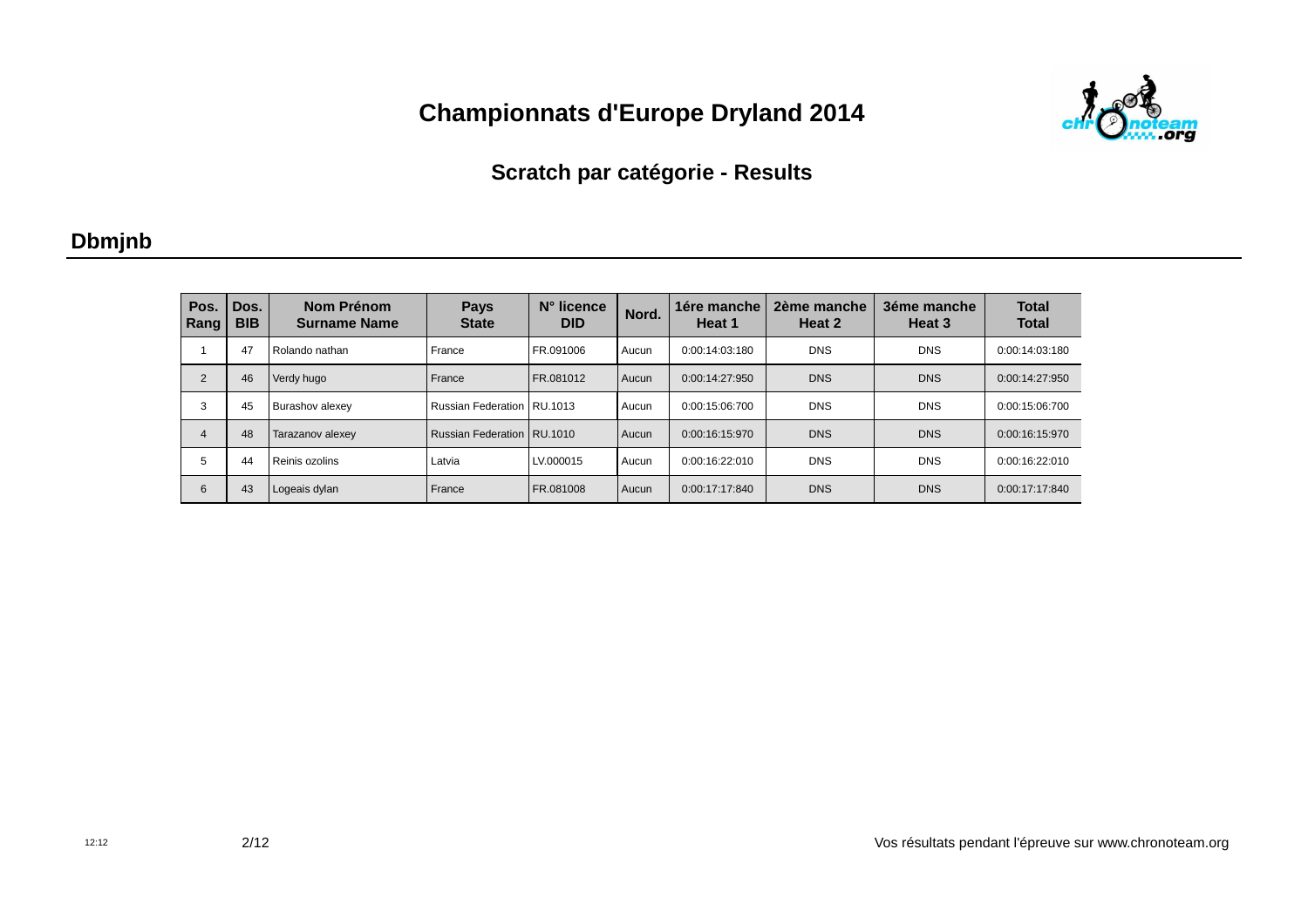

### **Scratch par catégorie - Results**

#### **Dbmv**

| Pos.<br>Rang   | Dos.<br><b>BIB</b> | <b>Nom Prénom</b><br><b>Surname Name</b> | <b>Pays</b><br><b>State</b> | N° licence<br><b>DID</b> | Nord. | 1ére manche<br>Heat 1 | 2ème manche<br>Heat 2 | 3éme manche<br>Heat 3 | <b>Total</b><br><b>Total</b> |
|----------------|--------------------|------------------------------------------|-----------------------------|--------------------------|-------|-----------------------|-----------------------|-----------------------|------------------------------|
| 1              | 21                 | Raimonds kleinbergs                      | Latvia                      | LV.000024                | Aucun | 0:00:12:07:370        | <b>DNS</b>            | <b>DNS</b>            | 0:00:12:07:370               |
| 2              | 31                 | Crettenand dominik                       | Switzerland                 | CH.139                   | Aucun | 0:00:12:07:980        | <b>DNS</b>            | <b>DNS</b>            | 0:00:12:07:980               |
| 3              | 28                 | Kroener philippe                         | France                      | FR.071017                | Aucun | 0:00:12:13:140        | <b>DNS</b>            | <b>DNS</b>            | 0:00:12:13:140               |
| $\overline{4}$ | 22                 | Lehner dirk                              | Germany                     | DE.2802680255<br>3       | Aucun | 0:00:12:20:710        | <b>DNS</b>            | <b>DNS</b>            | 0:00:12:20:710               |
| 5              | 29                 | Deborde yves                             | France                      | FR.005010                | Aucun | 0:00:12:23:390        | <b>DNS</b>            | <b>DNS</b>            | 0:00:12:23:390               |
| 6              | 20                 | <b>Brecknell charlie</b>                 | <b>Great Britain</b>        | GB.110                   | Aucun | 0:00:12:36:580        | <b>DNS</b>            | <b>DNS</b>            | 0:00:12:36:580               |
| 7              | 23                 | Steinmetz pascal                         | France                      | FR.056003                | Aucun | 0:00:12:39:730        | <b>DNS</b>            | <b>DNS</b>            | 0:00:12:39:730               |
| 8              | 25                 | Charmillot thierry                       | Switzerland                 | CH.138                   | Aucun | 0:00:13:13:170        | <b>DNS</b>            | <b>DNS</b>            | 0:00:13:13:170               |
| 9              | 24                 | Jaime olaizola                           | Spain                       | ES.44147331              | Aucun | 0:00:14:14:100        | <b>DNS</b>            | <b>DNS</b>            | 0:00:14:14:100               |
| 10             | 30                 | Ramon mayan                              | Spain                       | ES.52457716              | Aucun | 0:00:14:17:730        | <b>DNS</b>            | <b>DNS</b>            | 0:00:14:17:730               |
| 11             | 19                 | Corrigan james                           | Ireland                     | IE.1003                  | Aucun | 0:00:21:30:530        | <b>DNS</b>            | <b>DNS</b>            | 0:00:21:30:530               |
| 12             | 26                 | Owen martin                              | <b>Great Britain</b>        | GB.106                   | Aucun | <b>DNF</b>            | <b>DNS</b>            | <b>DNS</b>            |                              |
| 13             | 27                 | Carter john                              | <b>Great Britain</b>        | GB.105                   | Aucun | <b>DNF</b>            | <b>DNS</b>            | <b>DNS</b>            |                              |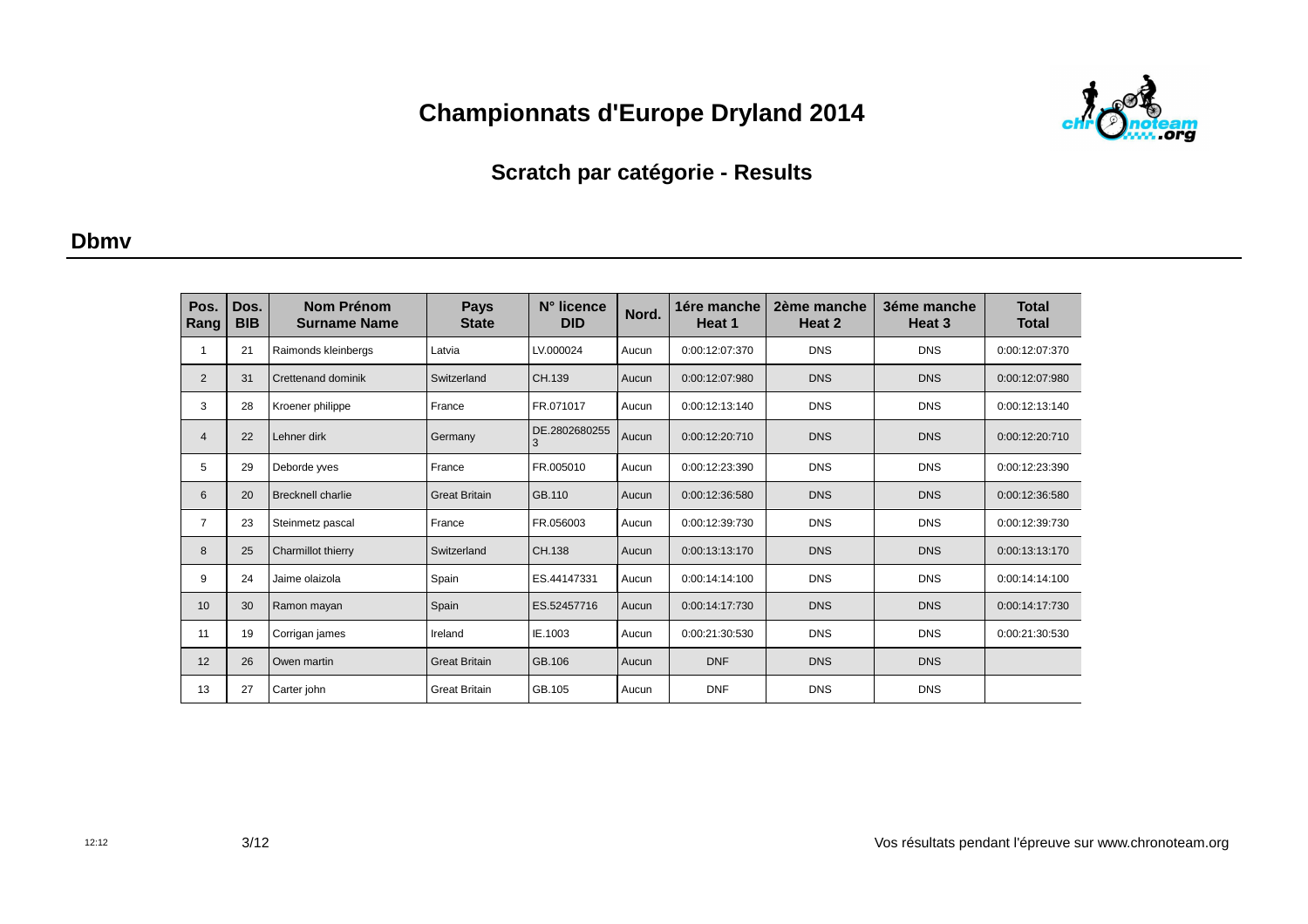

### **Scratch par catégorie - Results**

#### **Dbwj**

| Pos.<br>Rang   | Dos.<br><b>BIB</b> | Nom Prénom<br><b>Surname Name</b> | <b>Pays</b><br><b>State</b>  | N° licence<br><b>DID</b> | Nord. | 1ére manche<br>Heat 1 | 2ème manche<br>Heat 2 | 3éme manche<br>Heat 3 | <b>Total</b><br>Total |
|----------------|--------------------|-----------------------------------|------------------------------|--------------------------|-------|-----------------------|-----------------------|-----------------------|-----------------------|
|                | 10                 | Holthe julie thue                 | Norway                       | NO.0240                  | Aucun | 0:00:12:26:970        | <b>DNS</b>            | <b>DNS</b>            | 0:00:12:26:970        |
| 2              | 9                  | Aaseby eira                       | Norway                       | NO.0238                  | Aucun | 0:00:12:27:800        | <b>DNS</b>            | <b>DNS</b>            | 0:00:12:27:800        |
| 3              | 15                 | Almgvist oda foss                 | Norway                       | NO.0253                  | Aucun | 0:00:12:44:030        | <b>DNS</b>            | <b>DNS</b>            | 0:00:12:44:030        |
| $\overline{4}$ | 14                 | Klevengen stine lyse              | Norway                       | NO.0303                  | Aucun | 0:00:13:01:500        | <b>DNS</b>            | <b>DNS</b>            | 0:00:13:01:500        |
| 5              | 13                 | Meissner anja                     | Switzerland                  | CH.463                   | Aucun | 0:00:13:22:860        | <b>DNS</b>            | <b>DNS</b>            | 0:00:13:22:860        |
| 6              | 12                 | Hansen celine stromstad           | Norway                       | NO.0302                  | Aucun | 0:00:13:58:850        | <b>DNS</b>            | <b>DNS</b>            | 0:00:13:58:850        |
| $\overline{7}$ | 11                 | Ignatius tanja                    | Finland                      | FI.0091                  | Aucun | 0:00:14:57:790        | <b>DNS</b>            | <b>DNS</b>            | 0:00:14:57:790        |
| 8              | 18                 | Strelnikova evgenija              | Russian Federation   RU.1054 |                          | Aucun | 0:00:16:55:140        | <b>DNS</b>            | <b>DNS</b>            | 0:00:16:55:140        |
| 9              | 16                 | Hillestad julie boysen            | Norway                       | NO.0272                  | Aucun | 0:00:17:09:530        | <b>DNS</b>            | <b>DNS</b>            | 0:00:17:09:530        |
| 10             | 17                 | Reistetterova carla               | Slovakia                     | SK.003                   | Aucun | 0:00:18:57:170        | <b>DNS</b>            | <b>DNS</b>            | 0:00:18:57:170        |

Vos résultats pendant l'épreuve sur www.chronoteam.org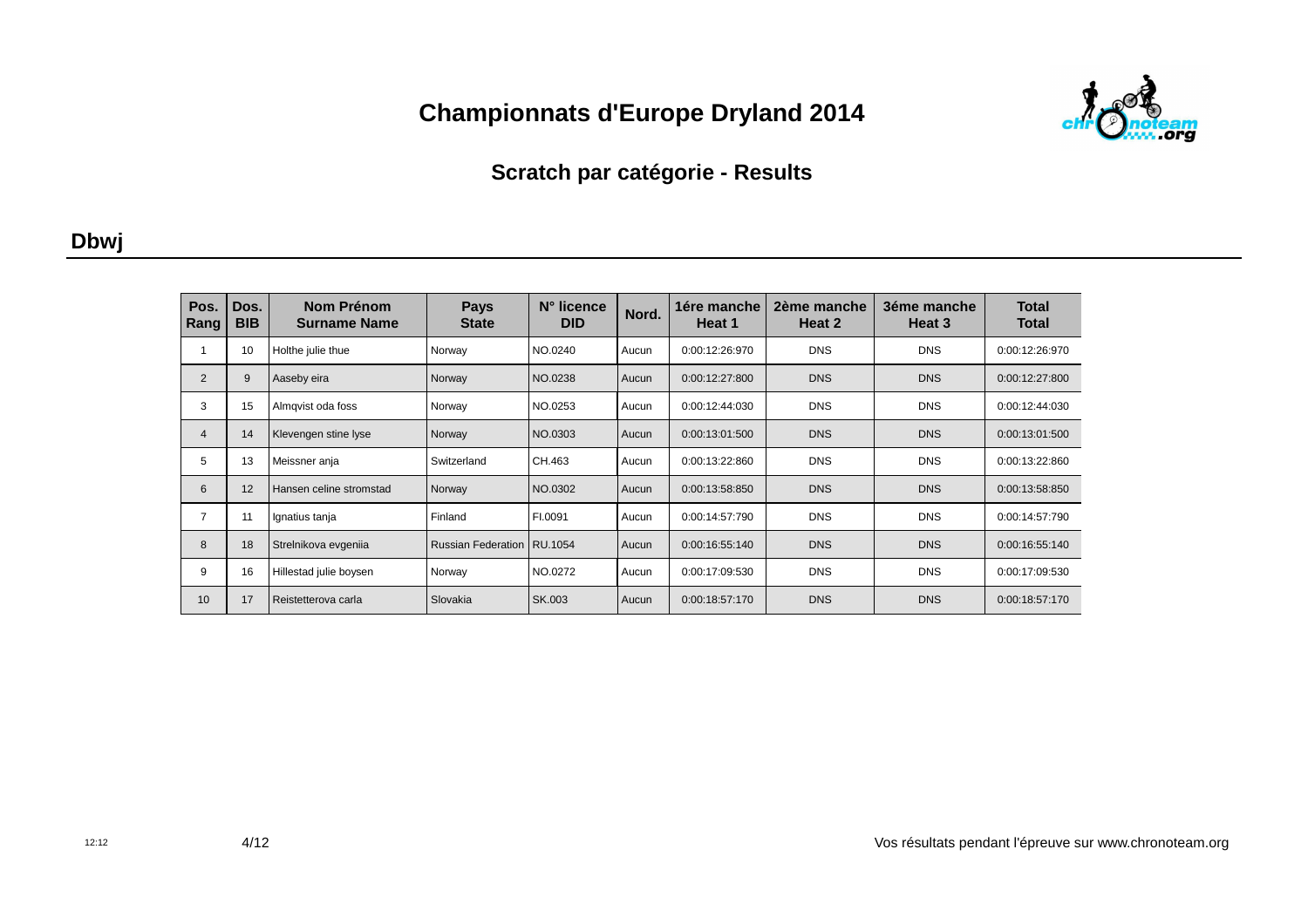

### **Scratch par catégorie - Results**

#### **Dbwv**

| Pos.<br>Rang   | Dos.<br><b>BIB</b> | Nom Prénom<br><b>Surname Name</b> | <b>Pays</b><br><b>State</b> | N° licence<br><b>DID</b> | Nord. | 1ére manche<br>Heat 1 | 2ème manche<br>Heat 2 | 3éme manche<br>Heat 3 | <b>Total</b><br>Total |
|----------------|--------------------|-----------------------------------|-----------------------------|--------------------------|-------|-----------------------|-----------------------|-----------------------|-----------------------|
| 1              | 38                 | Muravskaya svetlana               | <b>Russian Federation</b>   | RU.1003                  | Aucun | 0:00:12:24:820        | <b>DNS</b>            | <b>DNS</b>            | 0:00:12:24:820        |
| $\overline{2}$ | 35                 | Jasiczak krystyna                 | Poland                      | PL.0188                  | Aucun | 0:00:13:34:660        | <b>DNS</b>            | <b>DNS</b>            | 0:00:13:34:660        |
| 3              | 37                 | Kersuzan annabelle                | France                      | FR.024003                | Aucun | 0:00:13:43:740        | <b>DNS</b>            | <b>DNS</b>            | 0:00:13:43:740        |
| $\overline{4}$ | 32                 | Brecknell jo                      | <b>Great Britain</b>        | GB.111                   | Aucun | 0:00:13:45:160        | <b>DNS</b>            | <b>DNS</b>            | 0:00:13:45:160        |
| 5              | 40                 | Didier magda                      | Belgium                     | BE.000166                | Aucun | 0:00:14:42:640        | <b>DNS</b>            | <b>DNS</b>            | 0:00:14:42:640        |
| 6              | 36                 | Dietrich nathalie                 | France                      | FR.071001                | Aucun | 0:00:15:06:250        | <b>DNS</b>            | <b>DNS</b>            | 0:00:15:06:250        |
| 7              | 33                 | Bojkovsky susanne                 | Ireland                     | IE.1002                  | Aucun | 0:00:17:45:270        | <b>DNS</b>            | <b>DNS</b>            | 0:00:17:45:270        |
| 8              | 34                 | Bajer anna                        | Poland                      | PL.0033                  | Aucun | 0:00:18:15:790        | <b>DNS</b>            | <b>DNS</b>            | 0:00:18:15:790        |
| 9              | 39                 | Fairley cherry                    | <b>Great Britain</b>        | GB.127                   | Aucun | 0:00:23:51:940        | <b>DNS</b>            | <b>DNS</b>            | 0:00:23:51:940        |
| 10             | 41                 | Bajek rachel                      | <b>Great Britain</b>        | GB.120                   | Aucun | 0:00:25:54:920        | <b>DNS</b>            | <b>DNS</b>            | 0:00:25:54:920        |
| 11             | 42                 | Corrigan agnes                    | Ireland                     | IE.1006                  | Aucun | 0:00:35:30:620        | <b>DNS</b>            | <b>DNS</b>            | 0:00:35:30:620        |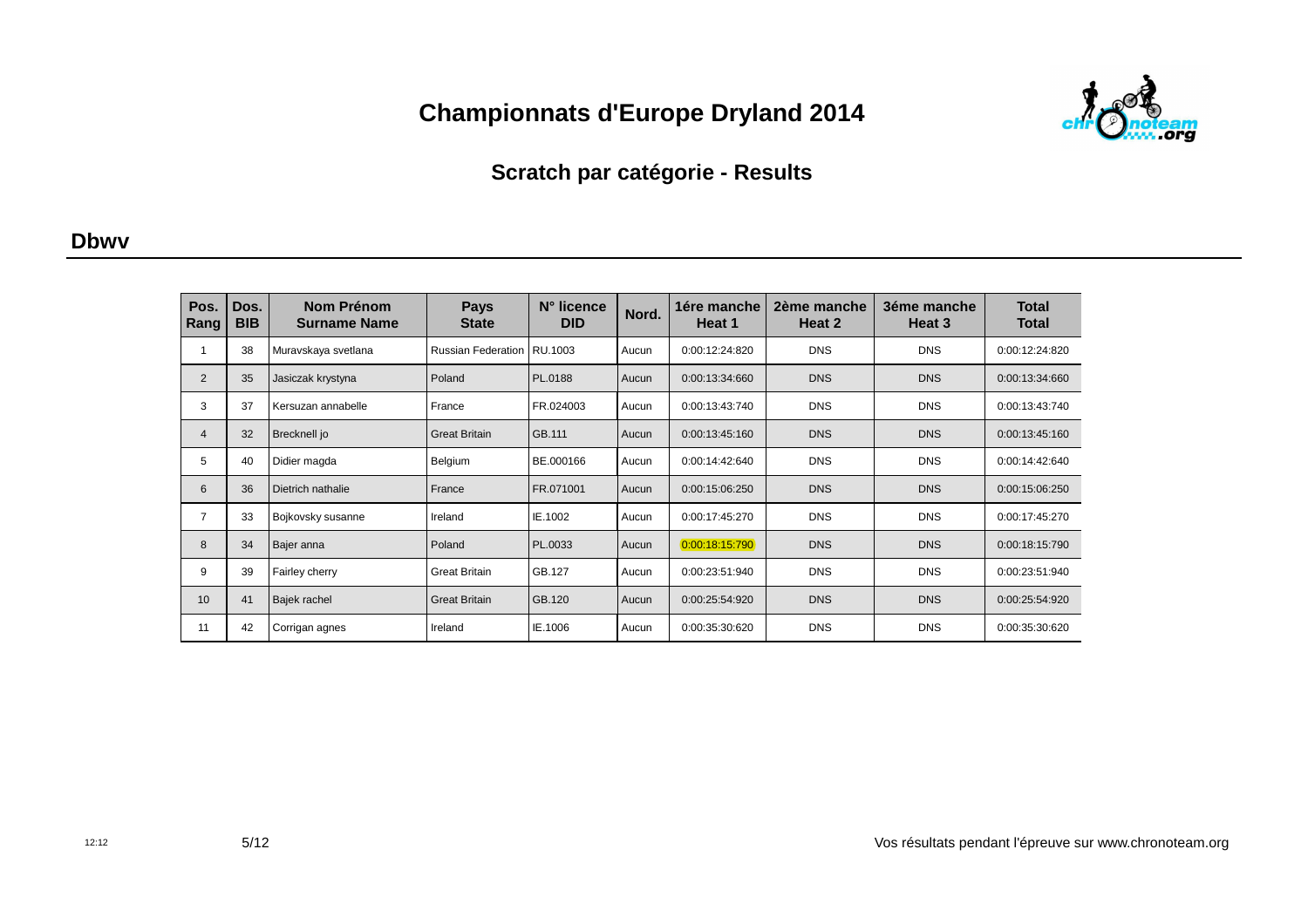

### **Scratch par catégorie - Results**

#### **Dcmj**

| Pos.<br>Rang   | Dos.<br><b>BIB</b> | Nom Prénom<br><b>Surname Name</b> | <b>Pays</b><br><b>State</b>  | N° licence<br><b>DID</b> | Nord. | 1ére manche<br>Heat 1 | 2ème manche<br>Heat 2 | 3éme manche<br>Heat 3 | <b>Total</b><br><b>Total</b> |
|----------------|--------------------|-----------------------------------|------------------------------|--------------------------|-------|-----------------------|-----------------------|-----------------------|------------------------------|
|                | 56                 | Rodrigo gonzalez                  | Spain                        | ES.72195556              | Aucun | 0:00:10:00:930        | <b>DNS</b>            | <b>DNS</b>            | 0:00:10:00:930               |
| $\overline{2}$ | 55                 | <b>Bernhard linus</b>             | Switzerland                  | CH.278                   | Aucun | 0:00:10:43:090        | <b>DNS</b>            | <b>DNS</b>            | 0:00:10:43:090               |
| 3              | 49                 | Shirshov aleksei                  | Russian Federation   RU.1058 |                          | Aucun | 0:00:11:00:250        | <b>DNS</b>            | <b>DNS</b>            | 0:00:11:00:250               |
| $\overline{4}$ | 53                 | Coste axel                        | France                       | FR.065003                | Aucun | 0:00:11:07:960        | <b>DNS</b>            | <b>DNS</b>            | 0:00:11:07:960               |
| 5              | 54                 | Burashov alexey                   | Russian Federation   RU.1013 |                          | Aucun | 0:00:11:43:160        | <b>DNS</b>            | <b>DNS</b>            | 0:00:11:43:160               |
| 6              | 57                 | Aitor agirre                      | Spain                        | ES.72603951              | Aucun | 0:00:12:04:880        | <b>DNS</b>            | <b>DNS</b>            | 0:00:12:04:880               |
| 7              | 51                 | Jaenen toon                       | Belgium                      | BE.000193                | Aucun | 0:00:13:01:940        | <b>DNS</b>            | <b>DNS</b>            | 0:00:13:01:940               |
| 8              | 50                 | <b>Planguart vincent</b>          | Switzerland                  | CH.302                   | Aucun | <b>DNF</b>            | <b>DNS</b>            | <b>DNS</b>            |                              |
| 9              | 52                 | Kocher patrik                     | Finland                      | FI.0081                  | Aucun | <b>DNF</b>            | <b>DNS</b>            | <b>DNS</b>            |                              |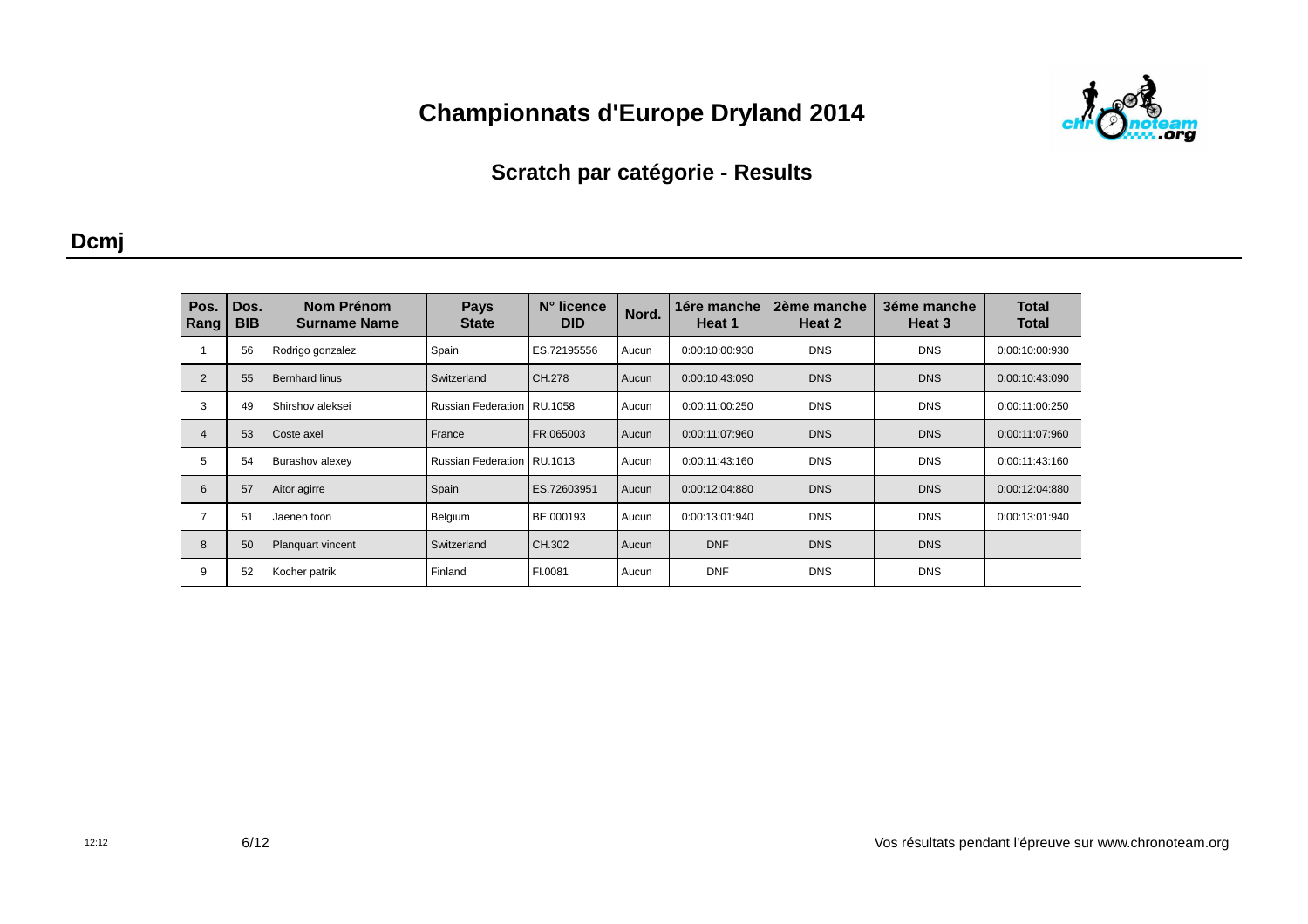

### **Scratch par catégorie - Results**

#### **Dcmv**

| Pos.<br>Rang   | Dos.<br><b>BIB</b> | Nom Prénom<br><b>Surname Name</b> | <b>Pays</b><br><b>State</b> | N° licence<br><b>DID</b> | Nord. | 1ére manche<br>Heat 1 | 2ème manche<br>Heat 2 | 3éme manche<br>Heat 3 | <b>Total</b><br><b>Total</b> |
|----------------|--------------------|-----------------------------------|-----------------------------|--------------------------|-------|-----------------------|-----------------------|-----------------------|------------------------------|
|                | 71                 | Deshayes jean-philippe            | France                      | FR.071002                | Aucun | 0:00:14:52:540        | <b>DNS</b>            | <b>DNS</b>            | 0:00:14:52:540               |
| 2              | 72                 | Merta tomas                       | Czech Republic              | CZ.01038                 | Aucun | 0:00:15:48:070        | <b>DNS</b>            | <b>DNS</b>            | 0:00:15:48:070               |
| 3              | 73                 | Roberto salvado                   | Spain                       | ES.33276565              | Aucun | 0:00:16:25:150        | <b>DNS</b>            | <b>DNS</b>            | 0:00:16:25:150               |
| $\overline{4}$ | 70                 | Douarin arnaud                    | France                      | FR.016017                | Aucun | 0:00:16:38:410        | <b>DNS</b>            | <b>DNS</b>            | 0:00:16:38:410               |
| 5              | 74                 | Homolka rudolf                    | Czech Republic              | CZ.00904                 | Aucun | 0:00:17:18:980        | <b>DNS</b>            | <b>DNS</b>            | 0:00:17:18:980               |
| 6              | 69                 | Gurmersindo martinez              | Spain                       | ES.35454589              | Aucun | 0:00:18:31:530        | <b>DNS</b>            | <b>DNS</b>            | 0:00:18:31:530               |
| $\overline{7}$ | 75                 | Urwin jim                         | <b>Great Britain</b>        | GB.117                   | Aucun | 0:00:19:01:020        | <b>DNS</b>            | <b>DNS</b>            | 0:00:19:01:020               |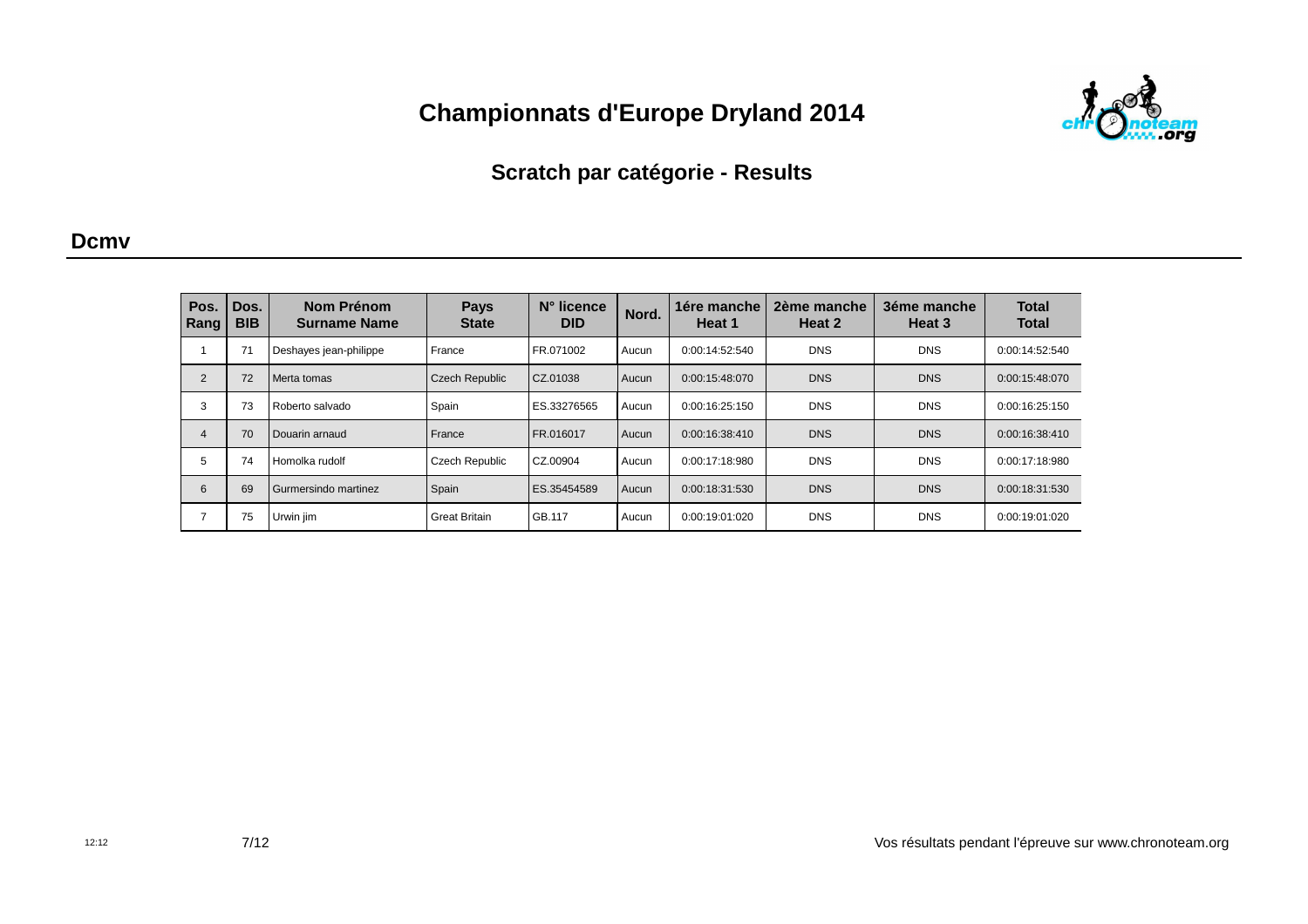

### **Scratch par catégorie - Results**

#### **Dcwj**

| Pos.<br>Rang   | Dos.<br><b>BIB</b> | Nom Prénom<br><b>Surname Name</b> | <b>Pays</b><br><b>State</b> | N° licence<br><b>DID</b> | Nord. | 1ére manche<br>Heat 1 | 2ème manche<br>Heat 2 | 3éme manche<br>Heat 3 | <b>Total</b><br>Total |
|----------------|--------------------|-----------------------------------|-----------------------------|--------------------------|-------|-----------------------|-----------------------|-----------------------|-----------------------|
| 1              | 61                 | Naslund emmy                      | Sweden                      | SE.3442                  | Aucun | 0:00:10:32:360        | <b>DNS</b>            | <b>DNS</b>            | 0:00:10:32:360        |
| $\overline{2}$ | 63                 | Leire fernandez                   | Spain                       | ES.45199158              | Aucun | 0:00:10:45:380        | <b>DNS</b>            | <b>DNS</b>            | 0:00:10:45:380        |
| 3              | 60                 | Korol maria                       | <b>Russian Federation</b>   | RU.1053                  | Aucun | 0:00:10:52:670        | <b>DNS</b>            | <b>DNS</b>            | 0:00:10:52:670        |
| $\overline{4}$ | 65                 | Lipponen jonna                    | Finland                     | FI.0110                  | Aucun | 0:00:11:27:210        | <b>DNS</b>            | <b>DNS</b>            | 0:00:11:27:210        |
| 5              | 59                 | Holthe julie thue                 | Norway                      | NO.0240                  | Aucun | 0:00:12:00:650        | <b>DNS</b>            | <b>DNS</b>            | 0:00:12:00:650        |
| 6              | 64                 | Oberheim lisa                     | Germany                     | DE.2604001254            | Aucun | 0:00:12:48:910        | <b>DNS</b>            | <b>DNS</b>            | 0:00:12:48:910        |
| 7              | 66                 | Ignatius vera                     | Finland                     | FI.0092                  | Aucun | 0:00:13:35:670        | <b>DNS</b>            | <b>DNS</b>            | 0:00:13:35:670        |
| 8              | 68                 | Kupezak lena                      | France                      | FR.086005                | Aucun | 0:00:14:44:040        | <b>DNS</b>            | <b>DNS</b>            | 0:00:14:44:040        |
| 9              | 67                 | Kocher jasmin                     | Finland                     | FI.0087                  | Aucun | 0:00:14:52:480        | <b>DNS</b>            | <b>DNS</b>            | 0:00:14:52:480        |
| 10             | 58                 | Korzina majia                     | <b>Russian Federation</b>   | RU.1057                  | Aucun | 0:00:14:57:410        | <b>DNS</b>            | <b>DNS</b>            | 0:00:14:57:410        |
| 11             | 62                 | Guadagnini helena                 | Italy                       | IT.000016                | Aucun | <b>DNF</b>            | <b>DNS</b>            | <b>DNS</b>            |                       |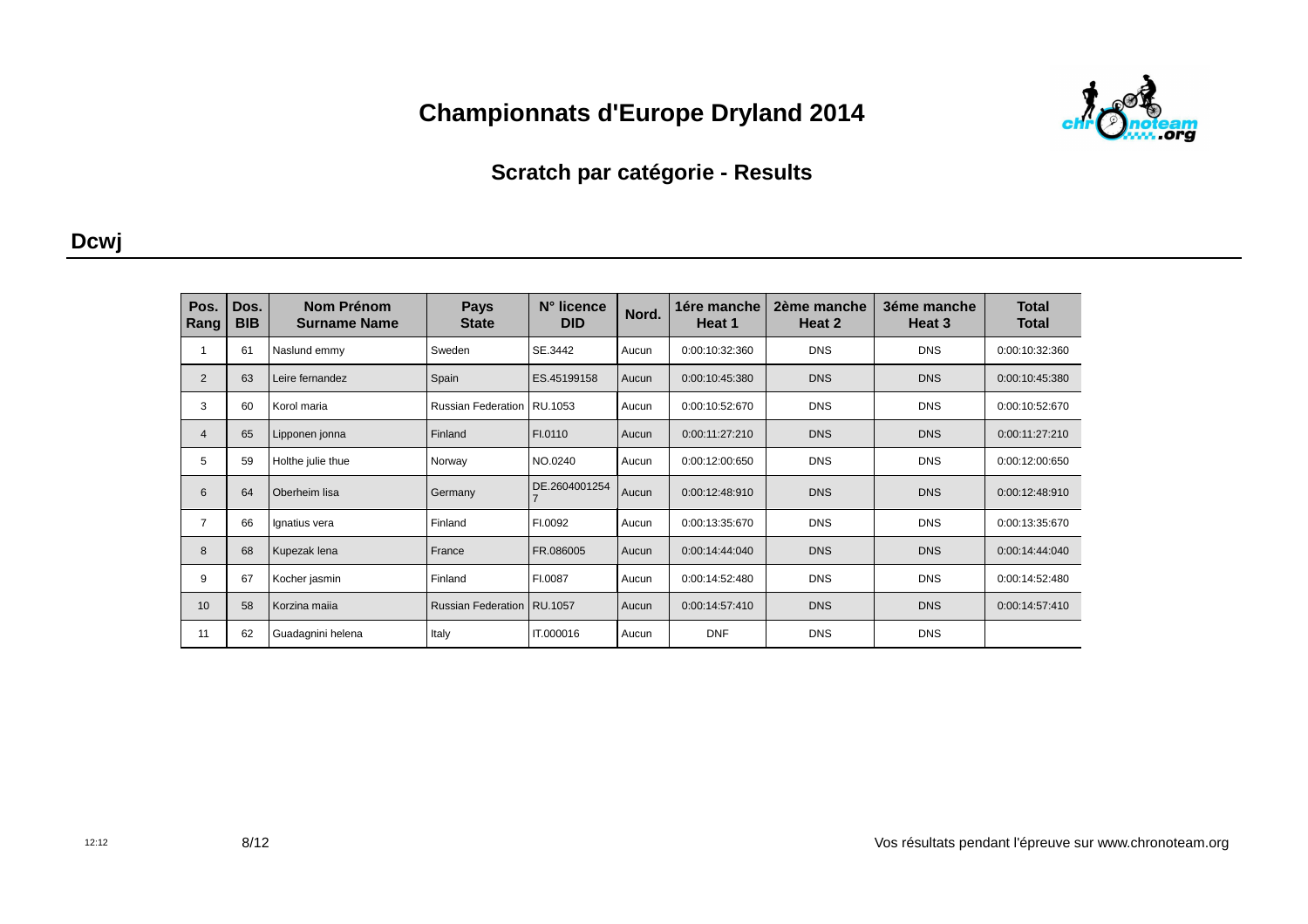

### **Scratch par catégorie - Results**

#### **Dcwv**

| Pos.<br>Rang | Dos.<br><b>BIB</b> | Nom Prénom<br><b>Surname Name</b> | <b>Pays</b><br><b>State</b> | $N^{\circ}$ licence<br><b>DID</b> | Nord. | 1ére manche<br>Heat 1 | 2ème manche<br>Heat 2 | 3éme manche<br>Heat 3 | <b>Total</b><br><b>Total</b> |
|--------------|--------------------|-----------------------------------|-----------------------------|-----------------------------------|-------|-----------------------|-----------------------|-----------------------|------------------------------|
|              | 80                 | I Olga alvarez                    | Spain                       | ES.46324653                       | Aucun | 0:00:18:23:220        | <b>DNS</b>            | <b>DNS</b>            | 0:00:18:23:220               |
| 2            | 79                 | Sonia albarez                     | Spain                       | ES.35774461                       | Aucun | 0:00:19:16:600        | <b>DNS</b>            | <b>DNS</b>            | 0:00:19:16:600               |
| 3            | 76                 | i Bazot anne                      | France                      | FR.071022                         | Aucun | 0:00:19:34:200        | <b>DNS</b>            | <b>DNS</b>            | 0:00:19:34:200               |
| 4            | 78                 | Barrette veronique                | Switzerland                 | CH.466                            | Aucun | 0:00:19:44:190        | <b>DNS</b>            | <b>DNS</b>            | 0:00:19:44:190               |
| 5            |                    | Oberheim heike                    | Germany                     | DE.1508681256                     | Aucun | 0:00:21:46:610        | <b>DNS</b>            | <b>DNS</b>            | 0:00:21:46:610               |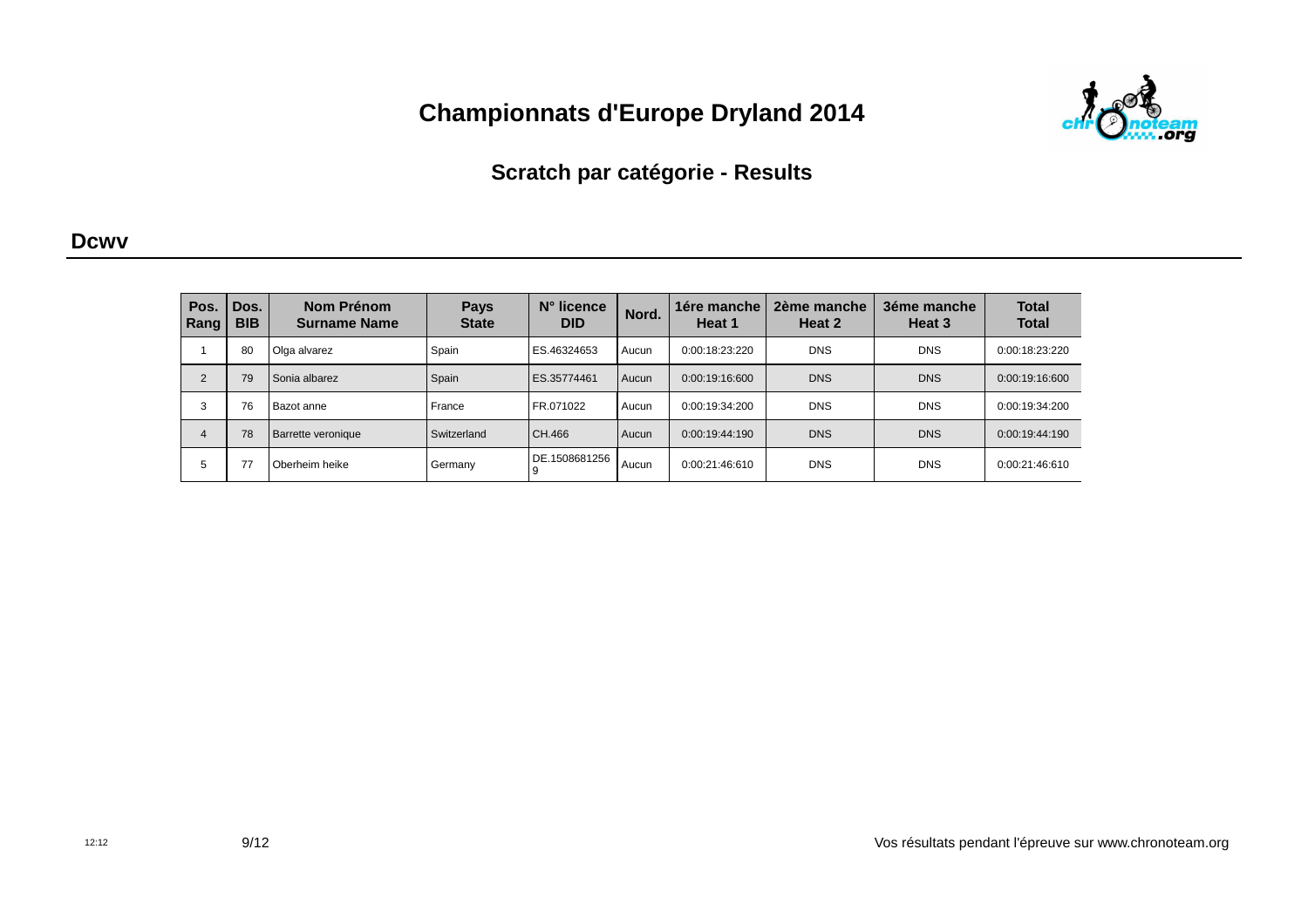

## **Scratch par catégorie - Results**

| ۰, |  |
|----|--|
|    |  |

| Pos.<br>Rang | Dos.<br><b>BIB</b> | Nom Prénom<br><b>Surname Name</b> | <b>Pays</b><br><b>State</b>  | N° licence<br><b>DID</b> | Nord. | 1ére manche<br>Heat 1 | 2ème manche<br>Heat 2 | 3éme manche<br>Heat 3 | <b>Total</b><br><b>Total</b> |
|--------------|--------------------|-----------------------------------|------------------------------|--------------------------|-------|-----------------------|-----------------------|-----------------------|------------------------------|
|              | 94                 | Holthe julie thue                 | Norway                       | NO.0240                  | Aucun | 0:00:12:55:010        | <b>DNS</b>            | <b>DNS</b>            | 0:00:12:55:010               |
|              | 93                 | Coste axel                        | France                       | FR.065003                | Aucun | 0:00:12:55:670        | <b>DNS</b>            | <b>DNS</b>            | 0:00:12:55:670               |
|              | 96                 | Tarazanov alexey                  | Russian Federation   RU.1010 |                          | Aucun | 0:00:15:09:550        | <b>DNS</b>            | <b>DNS</b>            | 0:00:15:09:550               |
| 4            | 95                 | Van zwanenberg lucy               | <b>Great Britain</b>         | l GB.122                 | Aucun | 0:00:29:22:440        | <b>DNS</b>            | <b>DNS</b>            | 0:00:29:22:440               |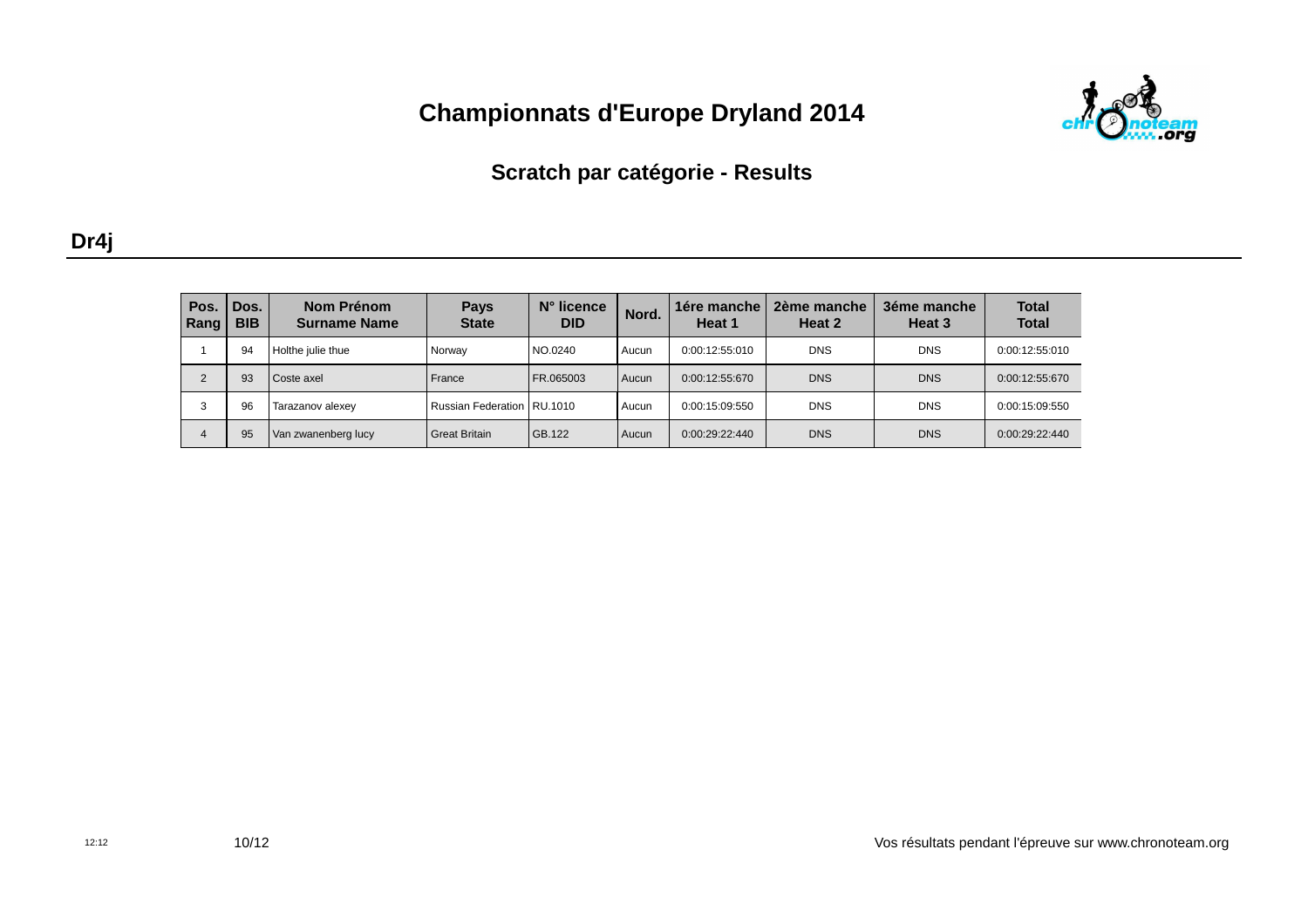

### **Scratch par catégorie - Results**

### **Ds1j**

| Pos.<br>Rang    | Dos.<br><b>BIB</b> | Nom Prénom<br><b>Surname Name</b> | <b>Pays</b><br><b>State</b> | N° licence<br><b>DID</b> | Nord. | 1ére manche<br>Heat 1 | 2ème manche<br>Heat 2 | 3éme manche<br>Heat 3 | <b>Total</b><br><b>Total</b> |
|-----------------|--------------------|-----------------------------------|-----------------------------|--------------------------|-------|-----------------------|-----------------------|-----------------------|------------------------------|
|                 | 85                 | Hillestad julie boysen            | Norway                      | NO.0272                  | Aucun | 0:00:10:54:020        | <b>DNS</b>            | <b>DNS</b>            | 0:00:10:54:020               |
| 2               | 81                 | Aaseby eira                       | Norway                      | NO.0238                  | Aucun | 0:00:11:08:380        | <b>DNS</b>            | <b>DNS</b>            | 0:00:11:08:380               |
| 3               | 88                 | Klevengen stine lyse              | Norway                      | NO.0303                  | Aucun | 0:00:11:15:330        | <b>DNS</b>            | <b>DNS</b>            | 0:00:11:15:330               |
| $\overline{4}$  | 83                 | Holthe julie thue                 | Norway                      | NO.0240                  | Aucun | 0:00:11:19:450        | <b>DNS</b>            | <b>DNS</b>            | 0:00:11:19:450               |
| 5               | 92                 | Lipponen jonna                    | Finland                     | FI.0110                  | Aucun | 0:00:11:48:040        | <b>DNS</b>            | <b>DNS</b>            | 0:00:11:48:040               |
| 6               | 86                 | Almqvist oda foss                 | Norway                      | NO.0253                  | Aucun | 0:00:13:04:520        | <b>DNS</b>            | <b>DNS</b>            | 0:00:13:04:520               |
| $\overline{7}$  | 82                 | Coste corentin                    | France                      | FR.065004                | Aucun | 0:00:13:21:510        | <b>DNS</b>            | <b>DNS</b>            | 0:00:13:21:510               |
| 8               | 89                 | Ignatius vera                     | Finland                     | FI.0092                  | Aucun | 0:00:13:33:810        | <b>DNS</b>            | <b>DNS</b>            | 0:00:13:33:810               |
| 9               | 90                 | Kocher jasmin                     | Finland                     | FI.0087                  | Aucun | 0:00:13:55:300        | <b>DNS</b>            | <b>DNS</b>            | 0:00:13:55:300               |
| 10 <sup>1</sup> | 91                 | Mc devitt alan                    | Ireland                     | IE.1515                  | Aucun | 0:00:21:44:370        | <b>DNS</b>            | <b>DNS</b>            | 0:00:21:44:370               |
| 11              | 84                 | Ignatius tanja                    | Finland                     | FI.0091                  | Aucun | <b>DNF</b>            | <b>DNS</b>            | <b>DNS</b>            |                              |
| 12              | 87                 | Guadagnini giacomo                | <b>Italy</b>                | IT.000015                | Aucun | <b>DNF</b>            | <b>DNS</b>            | <b>DNS</b>            |                              |